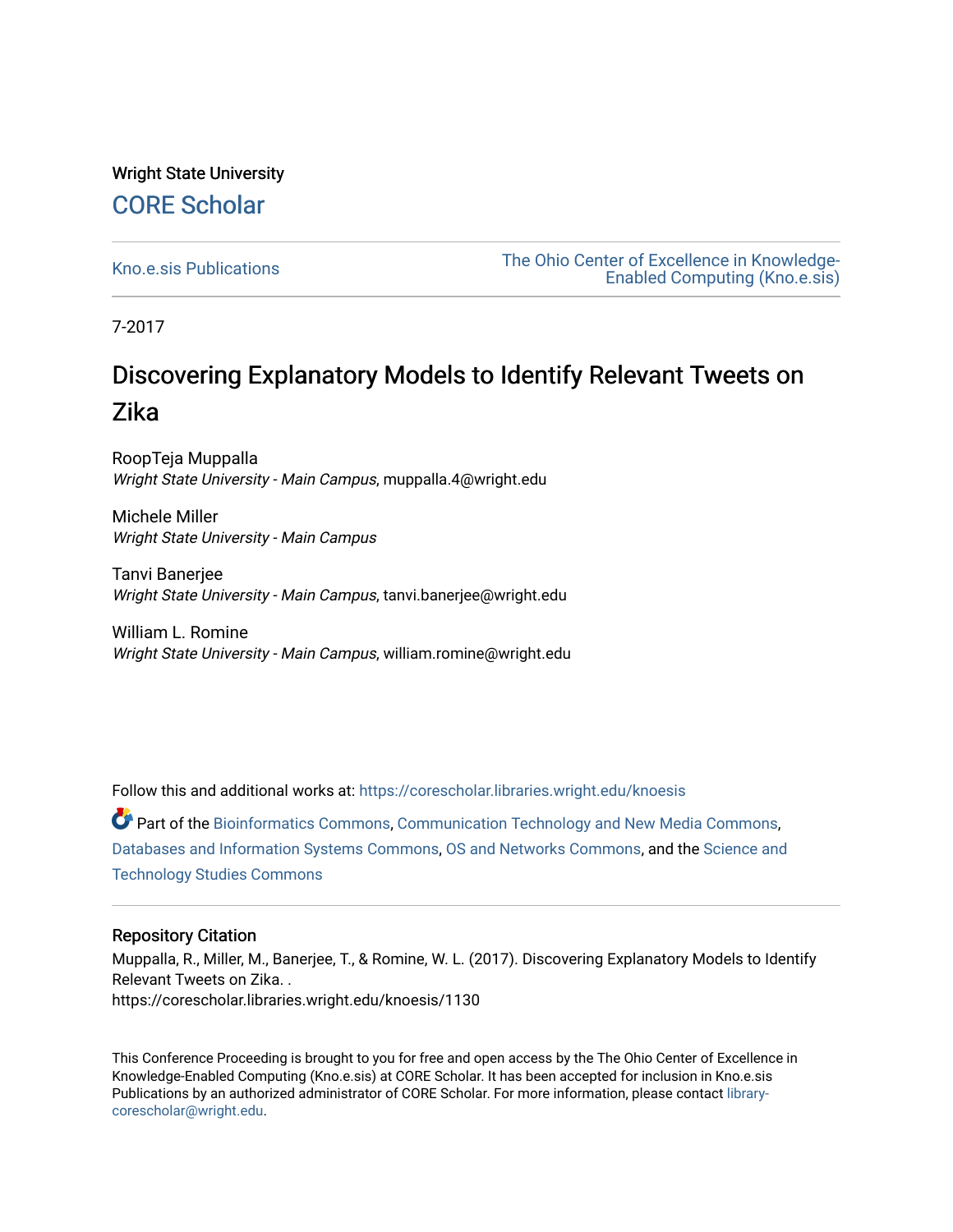## Discovering Explanatory Models to Identify Relevant Tweets on Zika

Roopteja Muppalla<sup>1</sup>, Michele Miller<sup>2</sup>, Tanvi Banerjee<sup>1</sup> and William Romine<sup>2</sup>

*Abstract*— Zika virus has caught the worlds attention, and has led people to share their opinions and concerns on social media like Twitter. Using text-based features, extracted with the help of Parts of Speech (POS) taggers and N-gram, a classifier was built to detect Zika related tweets from Twitter. With a simple logistic classifier, the system was successful in detecting Zika related tweets from Twitter with a 92% accuracy. Moreover, key features were identified that provide deeper insights on the content of tweets relevant to Zika. This system can be leveraged by domain experts to perform sentiment analysis, and understand the temporal and spatial spread of Zika.

#### I. INTRODUCTION

Zika has been around for decades but the current outbreak that started in 2015 has sparked significant concern. This is the first outbreak of Zika associated with microcephaly and Guillain-Barre syndrome, so management is still an important challenge [1]. The three ways to become infected with the Zika virus are: (i) an infected mother passing the virus to her fetus, (ii) being bitten by an infected *Aedes* mosquito, and (iii) through sexual contact<sup>1</sup>. There are currently no medications or vaccines to prevent or treat the Zika virus. As of January 18, 2017, 4,900 Zika related cases had been reported in the United States<sup>2</sup>. With the growing number of cases, it is important for health officials to recognize Zika virus hot spots and spread the necessary information to the public in real time.

Public health organizations often depend on traditional survey based methods to gather information about a disease outbreak. Though these methods are useful, they take a long time to recognize an outbreak. This is a major roadblock when trying to detect the rapid spread of a disease. However, social media can reduce this time lag while also allowing for studying public opinions on health issues. People often have health related conversations on social media and openly discuss diseases. Platforms like Twitter make it easy to share personal experiences so that people can empathize with each other. In particular, public opinion mining has been studied in the past for exploration of public views on important social issues such as gender-based violence [2], as well as to mine health related beliefs [3], [4]. Studies like the one about a cholera outbreak after the earthquake in Haiti [5] have demonstrated that Twitter data may represent a potential way to track diseases faster in future events.

Since Twitter has become a common platform for discussions about disease, researchers can have a greater understanding of the disease and can *communicate* and *address* any issues in real time. This study finds the best features which can be used to build a classifier to detect Zika related tweets. A quicker detection of a disease through social media can give more time to prepare the response team and contain the disease spread. Such a system can provide health officials a collective view of the public's health and also detect any future Zika outbreaks.

In this study, techniques from natural language processing (NLP) were used in combination with machine learning techniques to build models to classify Zika related tweets. In particular, we used data science techniques to not only build a strong classifier to identify relevant tweets on Zika, but also extract features that best discriminate the two categories: relevant and not relevant. The main focus of this study is a shift from black box methods that achieve high classification rates but cannot explain the results, to simpler and more explanatory models that provide deeper insights into the model performance. Through exploration of multiple models, we gain a deeper understanding of the content of tweets pertaining to Zika.

#### II. RELATED WORK

Multiple studies have used Twitter for exploration of public health issues [6], [7], [8]. One study focused on the spread of influenza from November 2008 to June 2010 and collected 300 million tweets [6]. Tweets were identified as relevant to influenza based on their influenza corpus using a support vector machine (SVM) based classifier. Pearson correlation was used to compare estimated values and annotations. Their method performed well in detecting influenza epidemics with high correlation (0.89 correlation).

Alvaro et al. [7] obtained a random sample of tweets over a 12 month period to analyse first-hand experience with selective serotonin reuptake inhibitors or cognitive enhancers. The ground truth consisted of 100 annotated tweets for 15 categories which were then compared to crowd sourced annotators by calculating Kappa values for each of the categories. Using URLs, hashtags, and N-grams from the tweets, Bayesian Generalized Linear Modeling was found to be the best technique for interpretation. In this study, we followed a similar approach in collecting and preparing the data for the classifiers.

Recently, we performed an exploratory study using Zika related tweets to determine what people were tweeting about Zika [8]. Tweets were collected over a period of 2 months. A two-stage classifier was used to find the Zika related tweets and to further classify the tweets into subcategories. The

<sup>&</sup>lt;sup>1</sup>Department of Computer Science and Engineering, Wright State University Dayton, OH 45435, USA. roopteja, tanvi@knoesis.org

<sup>2</sup>Department of Biological Sciences, Wright State University, Dayton, OH 45435, USA. miller.1232, william.romine@wright.edu

<sup>1</sup>http://www.webcitation.org/6mhnTZk4b

<sup>2</sup>https://www.cdc.gov/zika/geo/united-states.html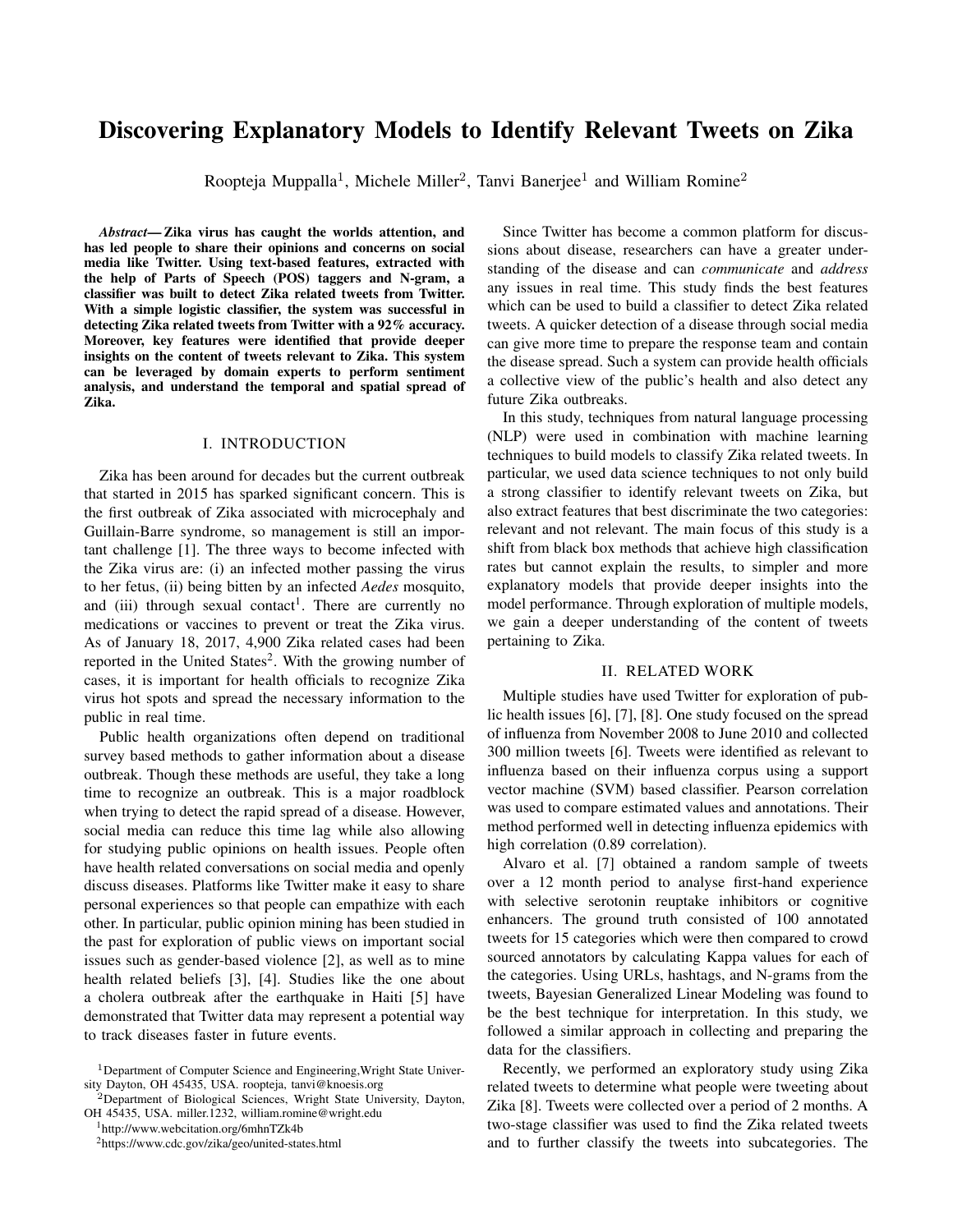classifiers used the whole tweet to generate a set of features whereas in this study, we extracted features based on natural language techniques to build a simple model with a fewer number of features.

While these different studies highlight the utility of using social media to monitor peoples thoughts regarding a specific disease outbreak, they did not discuss the role of features and their significance in classification. This study focuses on extracting features using Part of Speech tagging and N-gram techniques and identifying the set of features through model selection which will improve the classification results. Models which are simple and interpretable will help researchers to quickly classify Zika related tweets to address public concerns and misconceptions, similar to the research done on other diseases [9], [10], [11].

#### III. DATA COLLECTION

Tweets were collected over a period of two months (a total of 1,234,605 tweets) from Twitter based on the keywords *'zika'* and *'zika virus'* using a Twitter streaming application program interface (API). Though the tweets contain the word *'zika'*, not all tweets were relevant to our study. For example, tweet such as *'if you need me I'll b contracting the zika virus to avoid my ap test'* contains the word *'zika'* but it was used in the context of humor. But this study was focused on bridging the gap between public and health organizations in order to tackle the disease, so in our context such tweets are considered irrelevant. This results in the need to perform classification to remove such irrelevant tweets. For this, we took a random sample of 1,467 tweets from the dataset for analysis. This dataset was then annotated by three microbiology and immunology experts as to whether the tweets were relevant to Zika or not (1,137 tweets were labeled relevant). Inter-rater reliability among the annotators was found using Fleiss Kappa [12]. We calculated a Kappa value of 0.71 which indicates substantial agreement among the raters [13].

#### IV. FEATURE EXTRACTION

Once the data were collected, we needed features to help the learning algorithms or classifiers predict whether or not a tweet was relevant. A simple approach to extract features from the text is using a bags-of-words model where each word is considered a feature. But this results in a large number of features, which makes the learning algorithm difficult to process. Therefore, we made use of the following two ways to extract features from tweets:

#### *A. Parts of Speech (POS) Features*

Features were extracted from the tweets with the help of Stanford NLP POS tagger [14]. First, a feature vector with all the 25 POS tags was created. Then the tool annotator identified the features in the tweet and the count of each feature was recorded. For example, some of the features generated by the POS tagger for the tweet, *'RT @nationalpost: Canada confirms its first case of sexually transmitted Zika virus, in Ontario'*, are shown in Table 1. From these 25 POS features,

two features were excluded namely *'existential verbal'* and *'proper noun verbal'*, as none of the tweets contained those two features.

TABLE I

| Tag (feature)              | Count<br>(feature)<br>value) | Sample from the<br>tweet |
|----------------------------|------------------------------|--------------------------|
| discourse marker           | $\mathfrak{D}$               | RT:                      |
| at-mention $(\mathcal{Q})$ |                              | @nationalpost            |
| proper noun                | $\mathfrak{D}$               | Canada, Zika, Ontario    |
| verb                       | $\mathfrak{D}$               | confirms, transmitted    |
| nominal and verb           |                              | its                      |
| punctuation                |                              | ,                        |
| adjective                  |                              | first                    |
| pre- or post-position      | $\overline{c}$               | of, in                   |
| common noun                | 2                            | case, viru               |
| adverb                     |                              | sexually                 |

#### *B. N-gram features*

Features were extracted with the help of n-grams. N gram [15] is a sequence of n words from a given text which is treated as a single unit. As part of pre-processing, URLs, hashtags, and stopwords were removed from the tweets as these terms appear commonly in tweets and will not help the classifier to learn and distinguish Zika related tweets. For the tweet *'zika makes americans rethink travel'*, the features generated by n-grams are shown in Table 2.

TABLE II N-GRAM FEATURES FOR A TWEET

| N-gram   | Feature                                                                |  |
|----------|------------------------------------------------------------------------|--|
| Unigrams | zika, makes, americans,<br>rethink, travel                             |  |
| Bi-gram  | zika makes, makes amer-<br>icans, americans rethink,<br>rethink travel |  |

Several studies use the entire unigram corpus to investigate text content in datasets such as tweets [8]. However, this study was performed by taking the top 10 occurring unigrams and bigrams in the dataset as the features for our analysis after pre-processing. For every n-gram, the count was increased if that selected unigram or bigram existed in the tweet. For example, if a selected unigram like *'zika'* is a feature and it occured 2 times in a tweet then the count of the occurrences was recorded as (2). Higher n-grams were not considered since the frequency of these was far less due to the tweet length constraint of  $140$  characters<sup>3</sup>.

#### V. ANALYSIS

Using POS, selected unigram, and selected bigram features, there were a total of 43 features. Examples of features include: *'at mention', 'birth defects', 'cdc', 'emoticon', 'fight', 'funding', 'hashtag', 'microcephaly', 'pregnant*

<sup>3</sup>https://dev.twitter.com/basics/counting-characters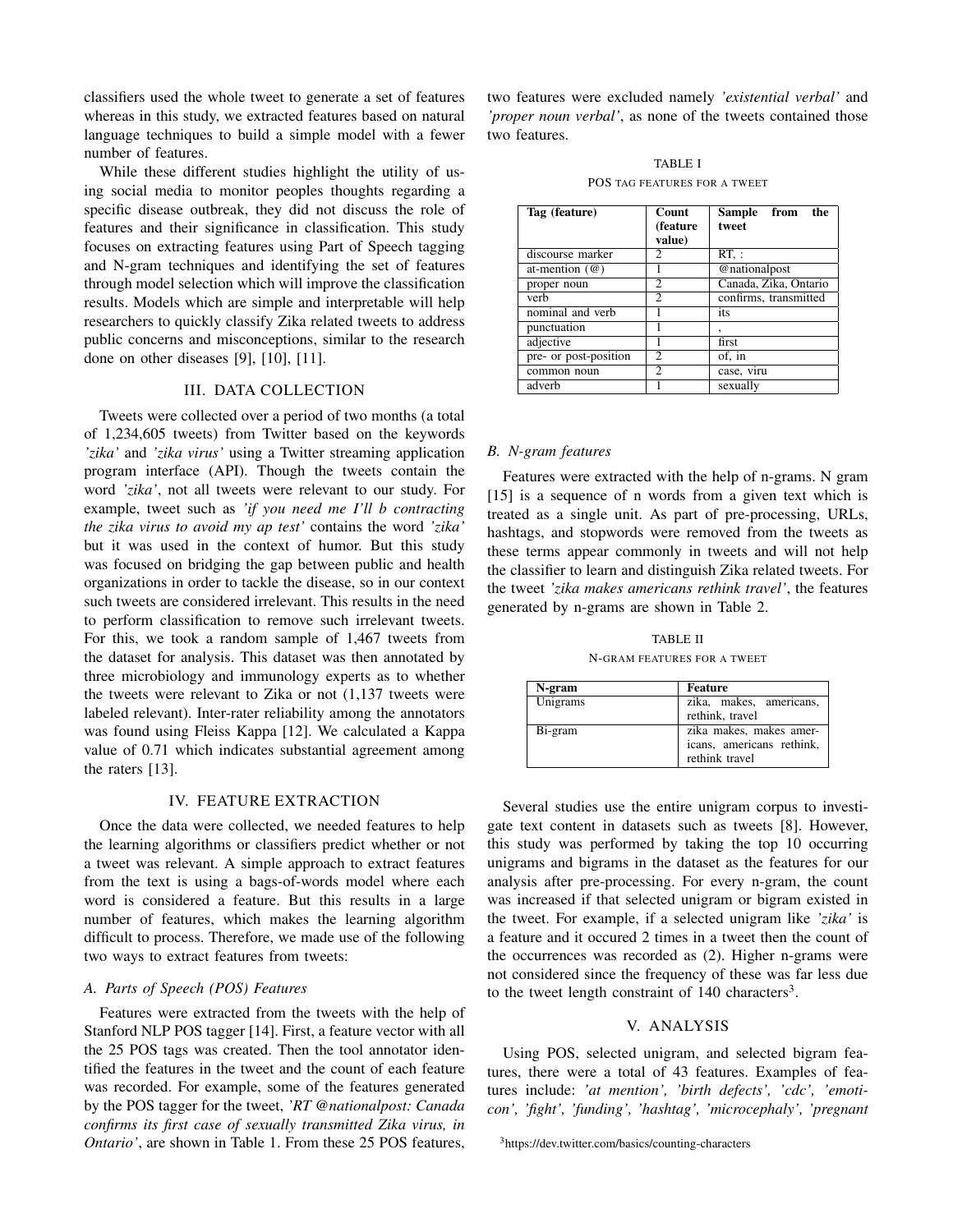*women', 'pronoun', 'public health', 'symptoms', 'treatment', 'URL'*.

Using  $R<sup>4</sup>$  programming language, we created a simple logistic model considering all 43 features. To estimate the relative quality of the model containing all of these features in relation to simpler models which contain subsets of these features, we used Akaikes information criterion (AIC) [16].This gave a value of 957.78 for the full model (*All Features* in Table 4). Then we performed forward/backward stepwise model selection where features were added one at a time and tests whether the AIC will be improved by removing a previously added feature at each step. This process yielded a model with 27 features (*Stepwise* in Table 4) with an AIC value of 934.99.

Principal Component Analysis (PCA) was used to further reduce the number of features and to test whether the model with the reduced features gave us better results. After performing PCA, a scree plot (Figure 1) was used to select 2 components [17]. Since there is a low correlation between the individual features, it is highly unlikely for the features to have high correlation with the principal components. Therefore, a low cut off (0.2) was used to determine which features were associated with the principal components as shown in Table 3.



Fig. 1. Scree plot of factor eigenvalues.

Component 1 was comprised of topical features generated by n-grams such as *'birth defects', 'cdc', 'microcephaly'*, whereas, component 2 was comprised of lexical features generated by POS tagger such as *'adverb', 'pronoun', 'verb'*. These two components were able to explain a total of 16 features based on the cut off value of 0.2.

TABLE III STRUCTURE MATRIX OF FEATURES ONTO COMPONENTS 1 AND 2.

| <b>Feature</b>      | Component 1:<br><b>Topical</b> | Component 2:<br><b>Lexical</b> |
|---------------------|--------------------------------|--------------------------------|
| adjective           | 0.01                           | $-0.13$                        |
| adverb              | $-0.01$                        | $-0.33$                        |
| birth defects       | $-0.34$                        | $-0.10$                        |
| causes microcephaly | $-0.43$                        | $-0.11$                        |
| cdc                 | $-0.34$                        | $-0.08$                        |
| fight               | 0.03                           | 0.05                           |
| verb                | 0.11                           | $-0.36$                        |

<sup>4</sup>https://www.r-project.org/

The model built using just these two principal components had an AIC value of 1412.59. Therefore, a model (*All-2- PC*) was built using the 2 components and the remaining features that did not load onto these components. Similarly another model (*19-Stepwise-2-PC*) was built using these 2 principal components and the remaining features present in the *Stepwise* model that the two principal components did not explain. Finally, the *Stepwise* model was chosen as the best model based on the Akaike weights (w), which are used to give the relative likelihood of existence among the models within a probabilistic framework [18]. Based on this, we observed that PCA did not help in improving the model.

| <b>TABLE IV</b> |  |                                 |  |
|-----------------|--|---------------------------------|--|
|                 |  | AIC values for different models |  |

| Model            | <b>AIC</b> | w        |
|------------------|------------|----------|
| All              | 957.78     | $1.1E-5$ |
| <i>Stepwise</i>  | 934.99     | 0.99     |
| PC.              | 1412.59    |          |
| 19-Stepwise-2-PC | 1035.50    |          |
| $All-2-PC$       | 1009.03    |          |

We used the *Stepwise* logistic model to classify Zika related tweets from the dataset. Table 5 shows the confusion matrix, which gives the performance of the model in classifying the data. The results for this analysis (F measure of 0.92) were considerably better than the results generated by multiple classifiers for the 1000 unigram features extracted from the dataset through Weka [8], with F measures ranging from 0.82 to 0.89. These results show that the *Stepwise* model has more distinguishing features and is able to achieve high accuracy even with a simple logistic model, as opposed to more complex models such as SVMs, despite using relatively few features as compared to our earlier study [8].

TABLE V CONFUSION MATRIX FOR STEPWISE MODEL

|       |              | <b>Predicted</b> |              |
|-------|--------------|------------------|--------------|
|       |              | Relevant         | Not relevant |
| ctual | Relevant     | 1071(94%)        | 66(6%)       |
|       | Not relevant | 108(33%)         | 222(67%)     |

The *Stepwise* model contains topical features (as shown in Table 6) such as *'microcephaly', 'funding', 'fight', 'treatment', 'symptoms', 'health'* (part of the top 12 n-grams), which were able to classify Zika related tweets well. This sheds light on topics people tweet the most regarding Zika. We also observed that the *Stepwise* model contains 15 POS tag features, indicating that lexical components were useful in discriminating between the relevant and non-relevant tweets.

Along with the n-gram features and lexical features such as *'hashtag', 'at mention', 'URL'*, we observe that most of the tweets could potentially originate from a news source or retweets of this information. For example, 'Health Tech Forum' retweeted the following message, *'CDCgov: The best way to prevent #Zika is to prevent mosquito bites.*